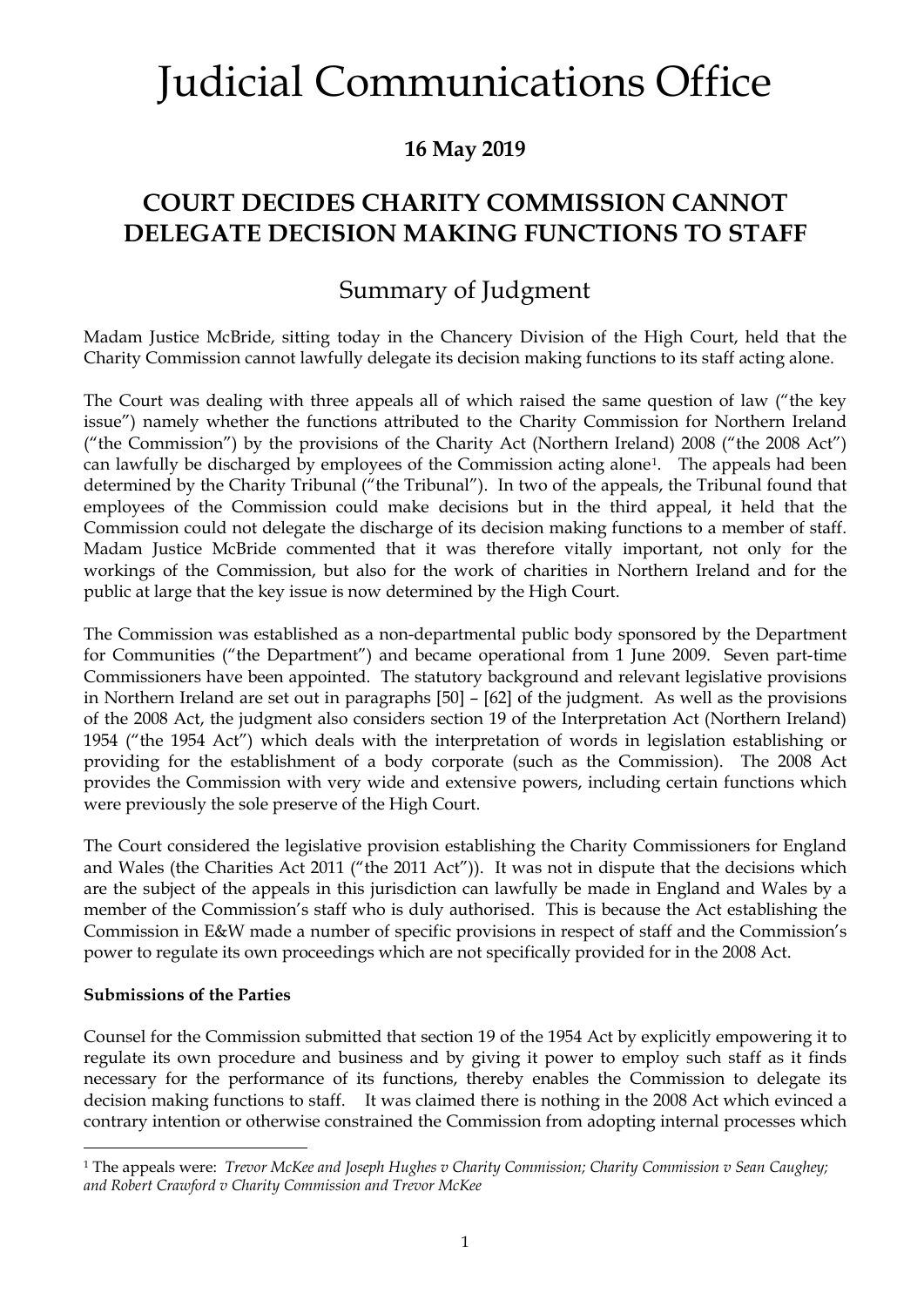permitted regulation of its procedures to allow staff to discharge its decision making functions. Counsel further submitted that, in the event that the court found the legislative provisions did not give the Commission an explicit power to delegate its decision making functions to staff, the court should find that there was an implied delegation in accordance with a number of authorities.

The Attorney General, however, submitted that upon a plain interpretation the statutory provisions do not grant an express power to the Commission to delegate its decision making functions to a member of staff acting alone. In particular the right to regulate its own procedure and to employ staff granted by section 19 of the 1954 Act does not encompass a right to delegate decision making. Further even if section 19 did encompass such a wide power of delegation it was constrained by the provisions of Schedule 1 to the 2008 Act which expressly limited delegation to a Committee comprising at least one Commissioner. The Attorney General contended that a power of delegation should not be implied and that the fundamental nature of a statutory corporation is not such that discharge of functions by the staff is inherently lawful.

### **Determination**

Madam Justice McBride said that determination of the key issue is first and foremost a question of statutory interpretation.

She firstly considered **section 19 of the 1954 Act**. Section 6(8) of the 2008 Act applies section 19 of the 1954 Act to the Commission and as a consequence all the rights and powers set out in section 19 are vested in the Commission, being a body corporate. This includes the right of the Commission to regulate its own procedure and business and the right to employ such staff as may be found necessary for the performance of its functions. Madam Justice McBride noted that one of the objects of the 1954 Act was to reduce the "gobbledygook" in other Northern Ireland Acts so that they can be "confined to essentials without the tedious repetition of phrases which are only necessary to avoid misunderstanding". Accordingly, she rejected the submission that the court should only have regard to section 19 in the event that the provisions of the 2008 Act were ambiguous or there is a gap in its provisions. Despite researches by counsel, they were unable to find any relevant authority in relation to the interpretation of the provision of section 19.

Referring to the definitions of "to regulate" and "to delegate", Madam Justice McBride said she was satisfied that the powers given to the Commission by section  $19(1)(a)(v)$  "to regulate" its own procedures do not give the Commission an express power "to delegate" any of its decision making functions to staff. Further, she considered that the power given by section  $19(1)(a)(v1)$  to "employ" such staff as may be found necessary for the performance of its functions" is not a provision which gives the Commission an express power to delegate functions to staff: "Rather it simply provides that the Commission has power to employ staff to assist it in carrying out the functions of the Commission. I therefore reject the Commission's submission that this provision gives it an express power to delegate its functions to staff."

Madam Justice McBride commented that even if section 19 were to be interpreted in the manner contended by the Commission and the Department, it would mean that the Commission would have a "blank cheque" to delegate all the functions entrusted to it by the 2008 Act to other persons or bodies when it so wished. Effectively this would mean that the Commission could abdicate all its decision making responsibilities in favour of other persons or bodies: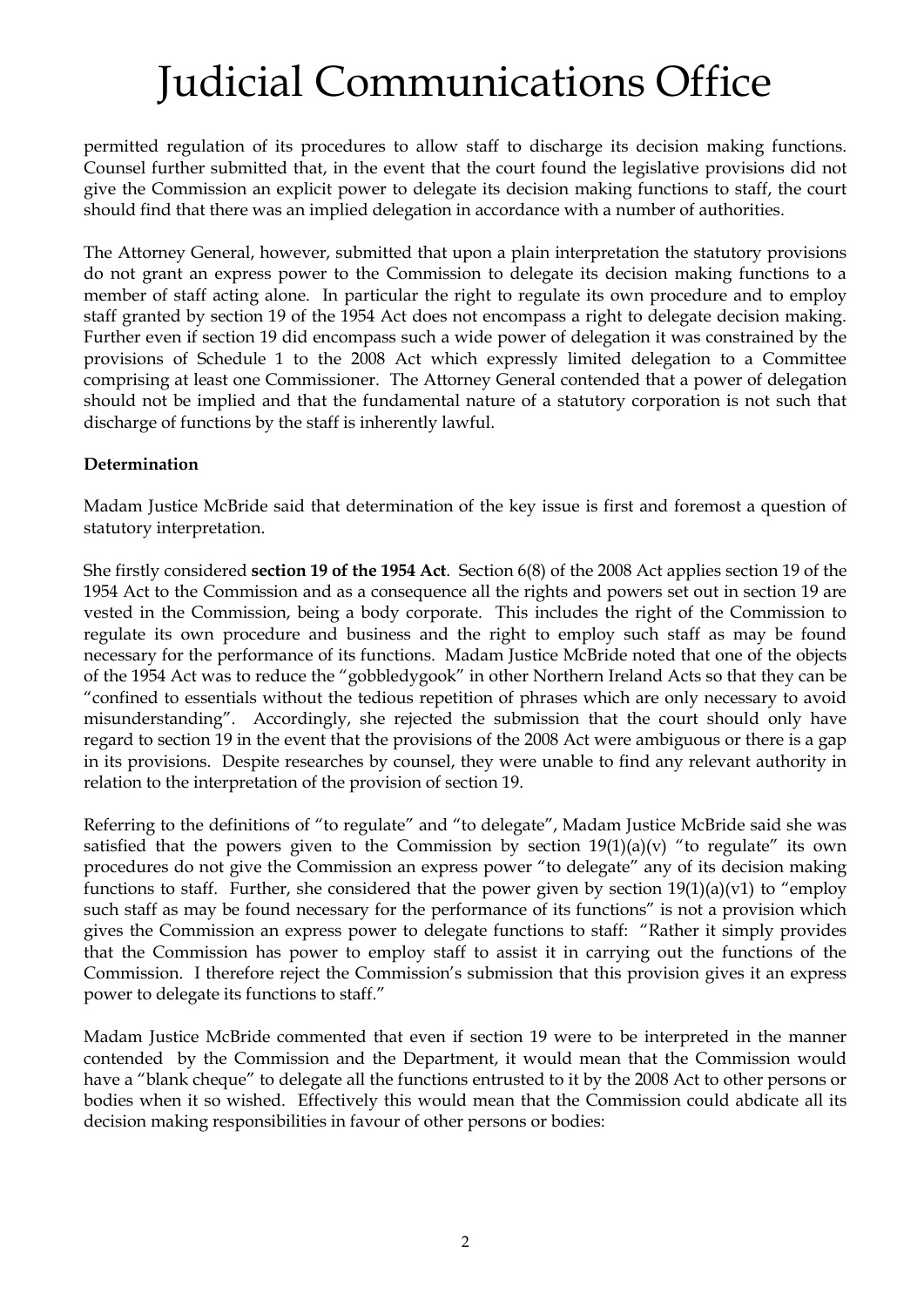"I consider that the language used in section 19 does not accord with such a broad interpretation. I further consider that it was not the legislature's intent that the Commission should be able, pursuant to the provisions of section 19, to delegate all its decision making functions to its staff."

Core to the Commission's case was the submission that section 19 was equivalent to the provisions in England and Wales which everyone accepted permitted staff acting alone to make decisions. Madam Justice McBride however did not agree. She referred to paragraphs 8 and 9 of Schedule 1 to the 2011 Act which expressly permit the performance of the Commission's functions by staff and the delegation of functions to a Committee and said these would not have been necessary if it had been considered that section 19 permitted such an interpretation. The judge commented that the provisions of the 2011 Act, rather than supporting the Commission's case actually lend further support to the view that the 2008 Act does not grant the Commission an express power to delegate its functions to staff. She said this was consistent with the presumption against superfluous drafting.

Madam Justice McBride then considered the express provisions relating to delegation granted by Schedule 1 to the 2008 Act. Paragraph 9 makes express provision for delegation of the Commission's functions by Committees which may include persons who are not members of the Commission and provides that it can set a quorum for meetings of the Commission or a Committee. The judge considered that to be a provision which prescribes or limits the powers given by section 19. She said the use of the word "may" in paragraph 9 simply means this procedure is not mandatory. The Commission, if it so wishes may discharge its functions through the entire Commission or it may choose to discharge its functions through a Committee. Madam Justice McBride said she was satisfied that the provisions of Schedule 1 paragraph 9, being express powers, set the high water mark of the extent to which the Commission can delegate its powers. She was also satisfied that the provisions of Schedule 1 paragraph 4 regarding the employment of staff do not make any express provision for delegation of statutory functions to them including the delegation of the Commission's decision making functions.

The Commission submitted that **sections 9 and 10 of the 2008** Act were consistent with its interpretation of section 19, namely that it had been granted wide powers to regulate its own procedure. Section 10 states that the Commission has power to do "anything which is calculated to facilitate, or is conducive or incidental to, the performance of any of its functions or general duties". Madam Justice McBride commented that section 10 therefore permits the Commission to take any steps which would have the effect of assisting, helping or otherwise easing the Commission in the discharge of the functions entrusted to it. She did not consider, however that section 10 could be interpreted as a general "escape" clause from the other statutory controls set out in the 2008 Act and could not be otherwise interpreted to overrule the express provisions in the 2008 Act which deal with delegation. She concluded that section 10, being general and incidental in nature, must yield to the specific and express powers granted by paragraph 9 of Schedule 1. The judge further commented that section 10 speaks to "what" the Commission can and cannot do in making the performance of its functions easier: "It says nothing about "who" carries out the functions. I am therefore satisfied that section 10 being silent on the issue of "who" discharges functions cannot assist the Commission in the case it seeks to make."

**Section 9 of the 2008 Act** imposes general duties on the Commission including that in performing its functions it must have regard to the need to use its resources in the most efficient, effective and economic way and to be accountable and consistent. The Commission claimed that in order to do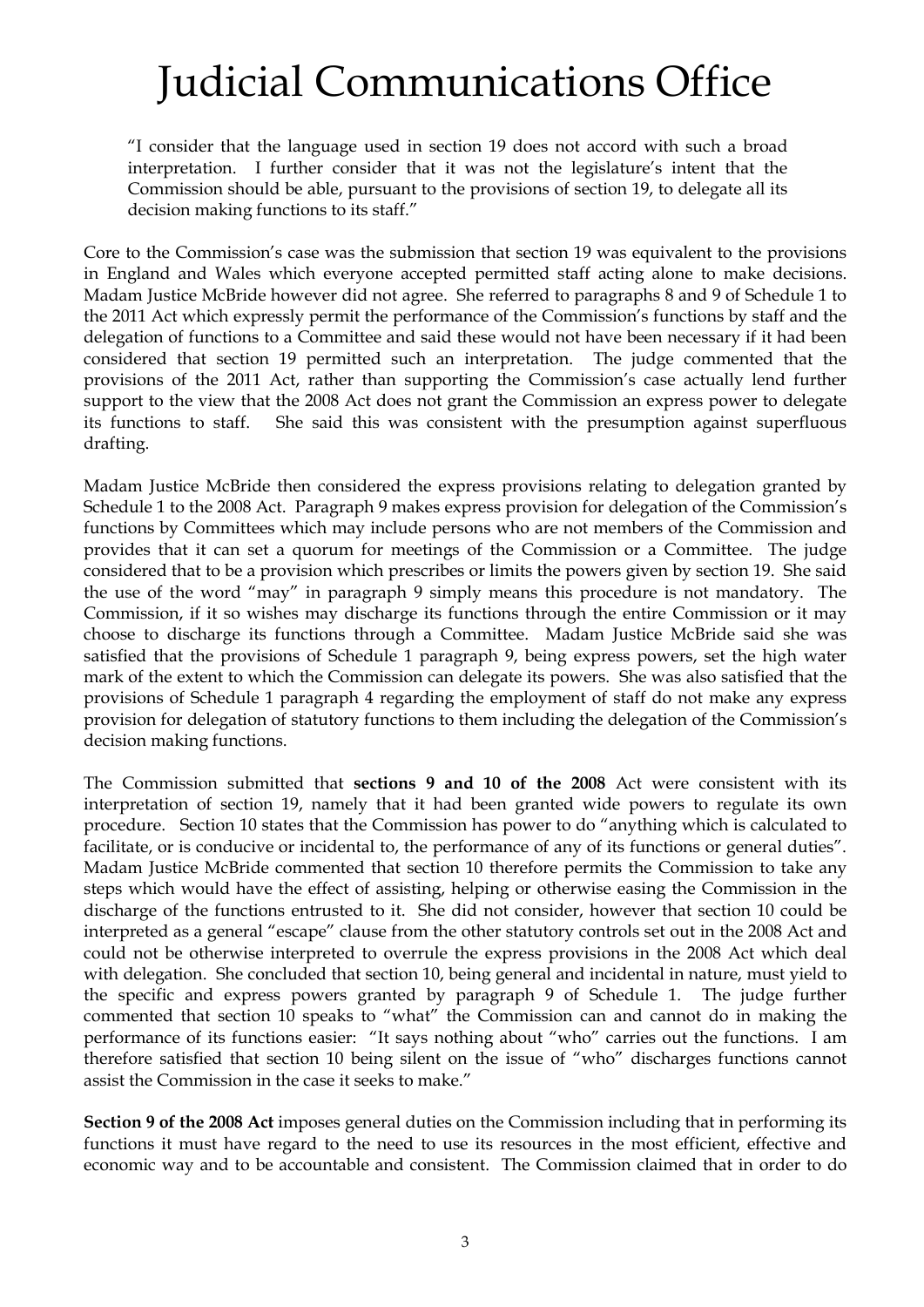this it was not only empowered but obliged to delegate decision making functions to staff. Madam Justice McBride rejected this argument. She said it was difficult to see how consistent and accountable decisions could be made if the Commissioners were not themselves involved in decision making. She considered that the only way in which consistency and the oversight required by section 9 could be met is by Commissioners being involved in decision making either as a body corporate or by delegating these decisions to a Committee which must include at least one Commissioner or to a quorum of Commissioners. Reading the provisions of the 2008 Act separately and in its entirety, Madam Justice McBride found that the Commission does not have power to delegate its statutory functions to staff acting alone.

The Commission further contended that an interpretation of section 19 that did not permit delegation of functions would place an unacceptable workload upon the Commission having regard to the limited number of Commissioners and the breadth of functions they had to undertake. There was no evidence before the court about the workload of the Commission and the judge said she was therefore not satisfied on the basis of the evidence that the Commission is in fact overburdened. She said that if it is, there are steps it can take to deal with this including regulating its procedures so that staff can assist it in making its decisions (for example by carrying out investigations and conducting preparatory work for the Commissioners) or requesting that the legislation is changed to allow it to delegate its functions to staff.

The Attorney General relied on the provisions of section 6 of the 2008 Act in support of his interpretation of section 19. Section 6 sets out the qualifications a Commissioner should have including expertise in charities and financial matters. Madam Justice McBride commented that it was difficult to see why the 2008 Act specifically requires the Commissioners to have such expertise if they could then delegate all their functions to staff. She accepted that Commissioners in England and Wales with similar qualifications and experience are entitled to delegate their functions to staff but noted that the factual background there was different as staff previously acted as lay commissioners.

### **Implied Delegation**

The Commission and the Department submitted that in the event that the court found that the 2008 Act did not make express provision for delegation of functions to staff, the court should find there was implied delegation. The Attorney General and the appellants rejected this submission. Madam Justice McBride considered the relevant authorities on this matter and accepted that the court can in certain circumstances find there is an implied power to delegate to staff but in so doing it must consider a number of factors:

- There is strong presumption against interpreting a grant of legislative power as empowering delegation. The judge said that in this case the Commission has been given power to carry out a number of functions and the legislature has conferred an express power to delegate some of those functions to a Committee: "In these circumstances I consider that there is a strong presumption against implying a power to delegate to staff";
- There is a tendency to adopt a more restrictive approach to implied authority to delegate in the case of proceedings of courts and cases involving other "judicial" and "disciplinary" powers. The judge said the powers given to the Commission under the 2008 Act are very extensive and considered that many are akin to judicial and disciplinary powers;
- A strict approach is likely to be taken if the power is conferred on the holder of a public office because of the personal qualifications and experience that the office holder is expected to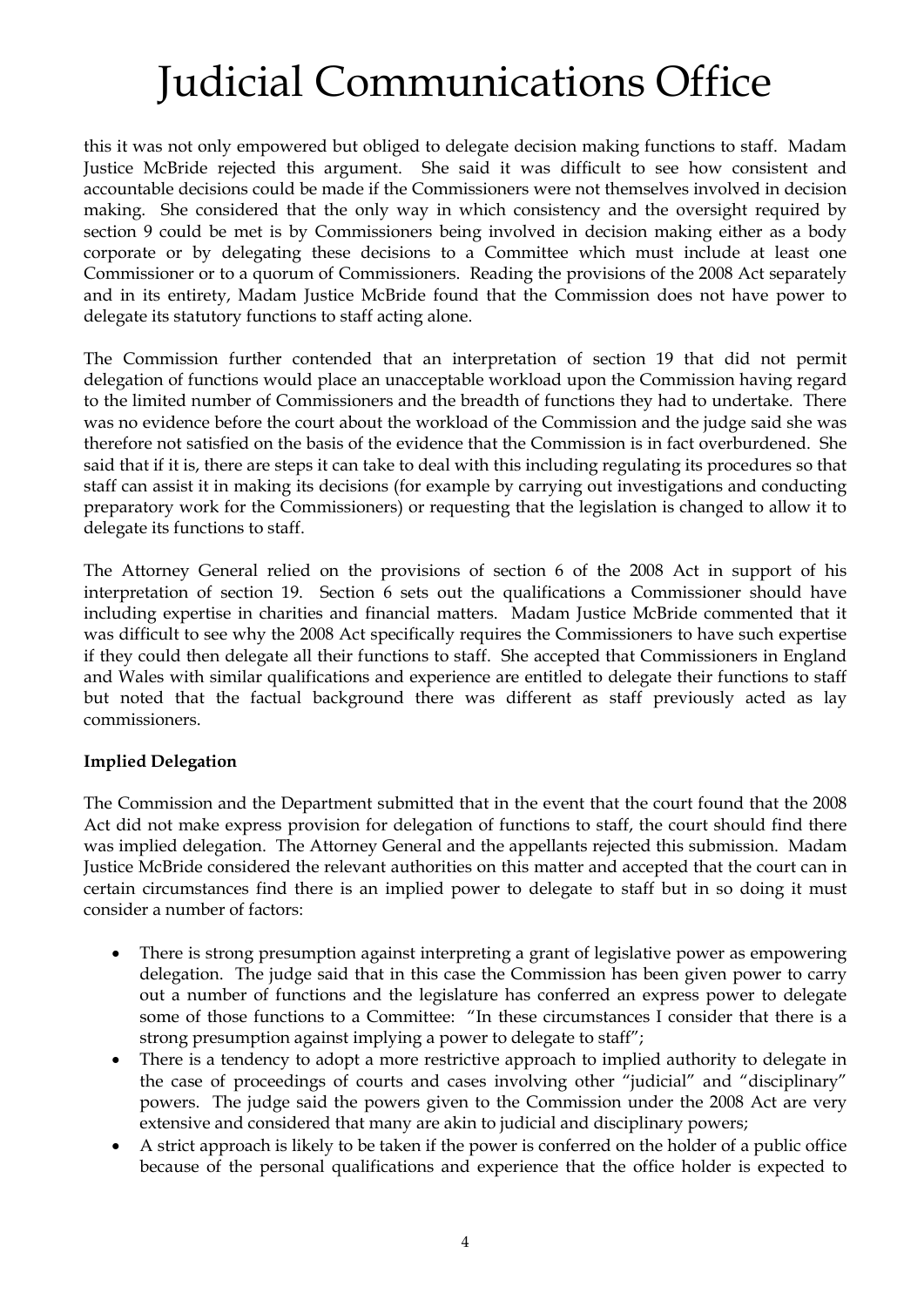have. The judge considered that the Commissioners' qualifications and experience should contribute to the Commission's decision making functions rather than just being limited to policy making decisions;

• There is no evidence before the court that the workload is such that delegation is inevitable, indeed the evidence indicates that the workload of the Commission is "modest".

Madam Justice McBride said that for these reasons she considered that a strict approach to implied delegation should be taken and she found that there is no implied power to delegate to staff. She said that if she is wrong in this finding, the court then has to consider the extent to which the Commission would be entitled to delegate its powers and in particular whether there is an implied power to delegate the particular functions arising in the three appeals under consideration. The judge said that by introducing the 2008 Act the legislature had thought it important that there be proper oversight of changes to a charity's objects and constitution and that an implied power to delegation would not extend to such matters. She found that even if there was an implied power to delegate some functions it would not extend to the decisions in the present appeals.

#### **Statutory Corporation**

The Commission submitted that an incorporated body is a body corporate and as such can act through its directors or employees. It submitted it is bound not only by the actions of a director or an employee acting with actual authority but, in most cases, is bound even by the actions of a director or employees with ostensible or apparent authority. The Commission contended that as a body corporate it enjoyed a separate legal identity and could act through individuals at different levels or through a committee or individuals and both had the same power to act through employees. It was further submitted that every decision was the decision of a body corporate whether done by the Board or Committee or by a member of staff.

Madam Justice McBride, however, said she had found that the 2008 Act did not grant the Commission an express power to delegate to staff and that there is no implied power of delegation. Accordingly the only way in which the Commission can carry out its decision making functions is either when it meets as a complete body or acts in accordance with the powers set out in paragraph 9 of Schedule 1 to the 2008 Act.

### **Conclusion**

Madam Justice McBride dismissed the appeal brought by the Commission against *Mr Caughey* and granted the appeals in *McKee*, *Hughes* and *Crawford*.

### **NOTES TO EDITORS**

1. This summary should be read together with the judgment and should not be read in isolation. Nothing said in this summary adds to or amends the judgment. The full judgment will be available on the Judiciary NI website [\(www.judiciary-ni.gov.uk\)](http://www.judiciary-ni.gov.uk/).

#### **ENDS**

If you have any further enquiries about this or other court related matters please contact:

Alison Houston Judicial Communications Officer